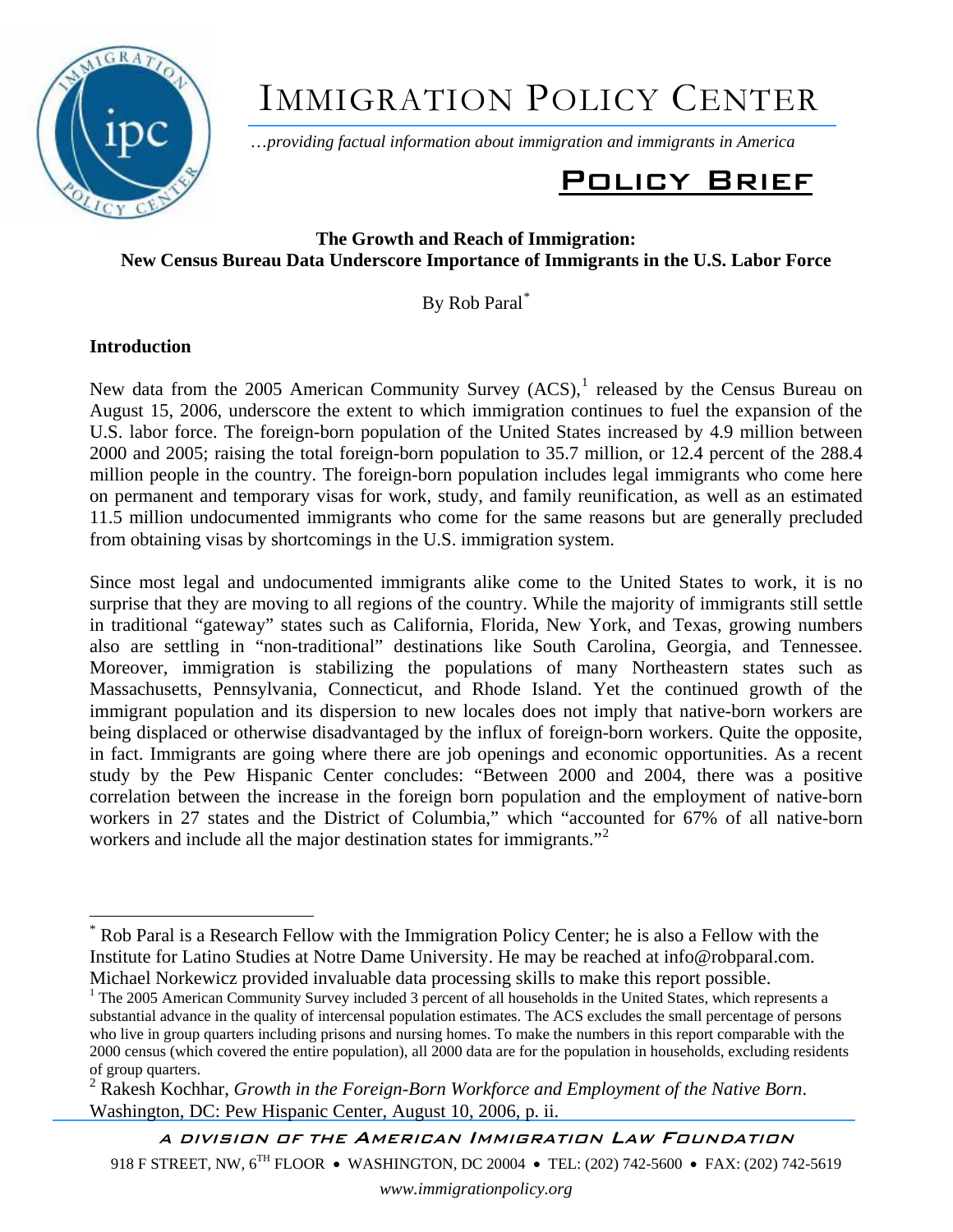The primary reason that immigrants don't have a negative impact on the majority of native-born workers is that they aren't competing for the same jobs. The U.S. population is growing older and better educated, while the U.S. economy continues to create a large number of jobs that favor younger workers with little formal education. As a result, immigrants increasingly are filling jobs at the lessskilled end of the occupational spectrum for which relatively few native-born workers are available. According to the new ACS data, between 2000 and 2005, the median age of the U.S. population increased from 35.3 to 36.4 years old. During the same period, the share of adults with at least a highschool diploma increased from 80 to 84 percent, while the share with at least a bachelor's degree rose from 24 to 27 percent. Not surprisingly, few of these better educated (and older) native-born workers are willing or able to fill the frequently strenuous less-skilled jobs that don't even require a high-school education. But immigrants are. That immigrants come here to fill available jobs is evident in the fact that, as of 2005, 94 percent of adult male undocumented immigrants and 86 percent of adult male legal immigrants were in the labor force.<sup>[3](#page-1-0)</sup> As Congress debates competing proposals for comprehensive immigration reform, it would do well to pay close attention to these trends. Immigrants are already an integral part of U.S. society and an indispensable part of the U.S. labor force.

#### **National Findings**

According to the 2005 ACS data, the foreign-born population in 2005 numbered 35.7 million. While the U.S. population as a whole increased by 5.4 percent in the 2000-2005 period, the number of immigrants grew three times faster, at a rate of 16 percent.

| Population Change 2000-2005 |             |             |            |        |
|-----------------------------|-------------|-------------|------------|--------|
|                             |             |             | Net Number | Pct.   |
|                             | 2000        | 2005        | Change     | Change |
| <b>Total Population</b>     | 273,637,396 | 288.378.137 | 14.740.741 | 5.4%   |
| Foreign Born                | 30,760,065  | 35,689,842  | 4,929,777  | 16.0%  |

About one in eight persons in the United States was born outside the country as of 2005. This represents an increase of more than one percent in five years. Immigrants comprise an even greater share of adults in the United States: 15.1 percent, or one in six persons.

| <b>Percent Foreign Born</b> |          |          |  |
|-----------------------------|----------|----------|--|
|                             | 2000     | 2005     |  |
| <b>Total Population</b>     | $11.2\%$ | $12.4\%$ |  |
| <b>Adults</b>               | 13.6%    | 15.1%    |  |

Immigrants from Latin America constituted a majority (57.3 percent) of the 7.9 million new immigrants who arrived in the United States between 2000 and 2005. One quarter of recent arrivals came from Asia and about 9.6 percent from Europe. However, over this same time period, about 3 million foreign-born individuals in the United States either died or returned to their home countries, meaning that the foreign-born population as a whole increased by a lesser margin of 4.9 million.

<span id="page-1-0"></span> 3 Jeffrey S. Passel, *The Size and Characteristics of the Unauthorized Migrant Population in the U.S.: Estimates Based on the March 2005 Current Population Survey*. Washington, DC: Pew Hispanic Center, March 7, 2005, p. 9.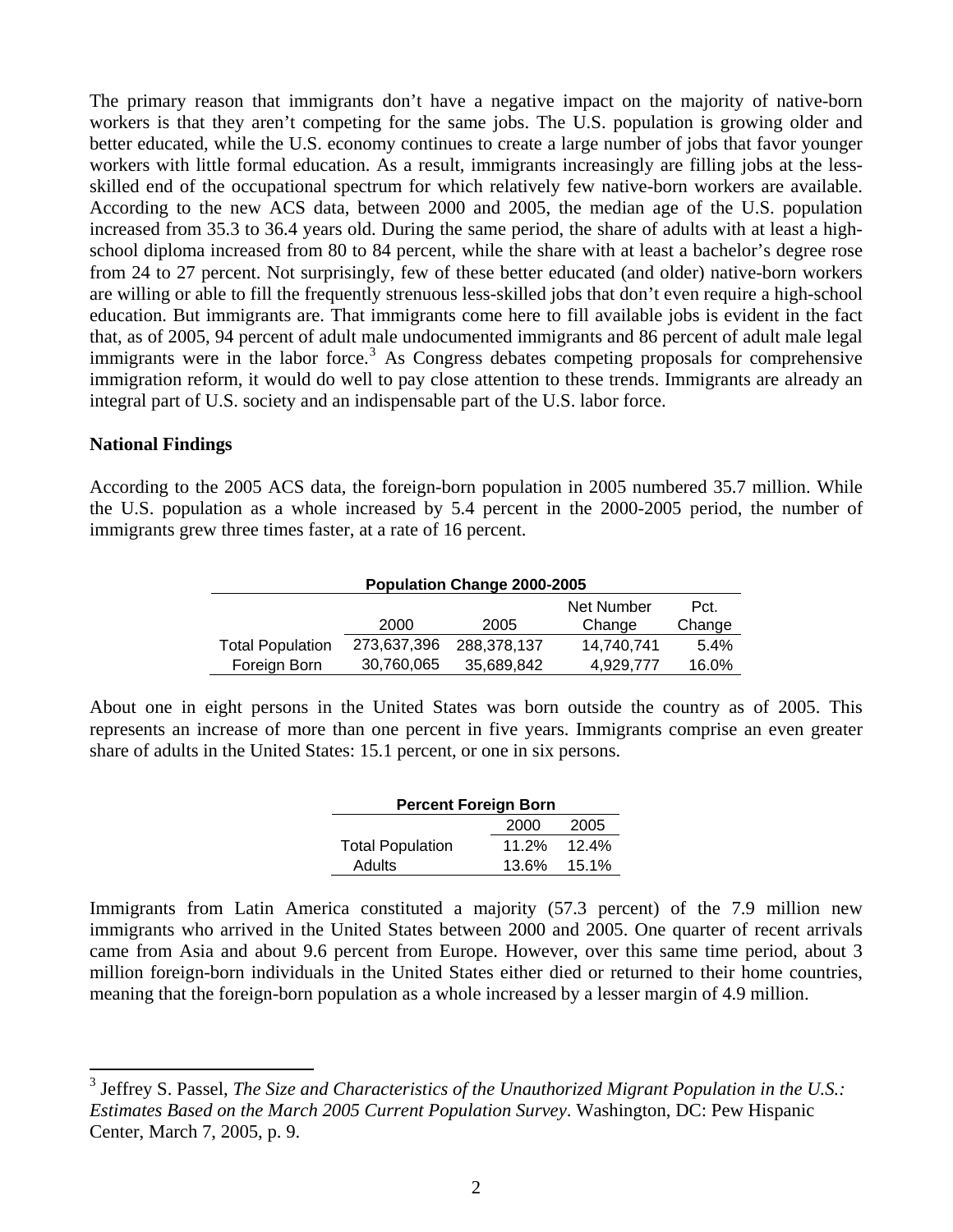| New Illilliyatil Allivais. 2000-2003 |           |         |  |  |
|--------------------------------------|-----------|---------|--|--|
|                                      |           | Pct. of |  |  |
|                                      | #         | Total   |  |  |
| Total                                | 7,939,822 | 100.0%  |  |  |
| Europe                               | 764,527   | 9.6%    |  |  |
| Asia                                 | 2,001,195 | 25.2%   |  |  |
| Mexico                               | 2,796,118 | 35.2%   |  |  |
| <b>Other Latin America</b>           | 1,751,998 | 22.1%   |  |  |
| Other areas                          | 625,984   | 7.9%    |  |  |

### **New Immigrant Arrivals: 2000-2005**

#### **State-by-State Trends**

Six states have immigrant populations of more than one million: California, Florida, Illinois, New Jersey, New York, and Texas. These states have long been the major ports of entry for immigrants to the United States and this continues to be the case today. In 2005, two-thirds of immigrants in the United States resided in these traditional immigration gateways. However, immigrant populations of more than 500,000 are now found in new destinations such as North Carolina, Maryland, Virginia, and Georgia.

California still is the state with the highest proportion of immigrants in its population. More than 27 percent of California residents were foreign-born in 2005. Immigrants account for more than one in six persons (15 percent or more) in seven states: California, New York, Texas, Florida, New Jersey, Nevada, and Hawaii.

Although the largest immigrant populations are still concentrated in a relatively small number of states, immigration growth rates are highest in "non-traditional" destinations in the South and Midwest. For instance, the number of immigrants in South Carolina grew by 47.8 percent in just the 2000-2005 period. In Georgia (which has the ninth largest immigrant population in the United States), the foreignborn population increased by almost 39 percent in five years.

**Foreign Born in 2005** 

| . 0.0.9 Donn In 2000 |                            |                                              |                                                   |                    |  |
|----------------------|----------------------------|----------------------------------------------|---------------------------------------------------|--------------------|--|
|                      | Foreign Born<br>Population | Foreign Born<br>Share of Total<br>Population | <b>Net Numeric</b><br>Increase in<br>Foreign Born | <b>Growth Rate</b> |  |
| <b>United States</b> | 35,689,842                 | 12.4%                                        | 4,929,777                                         | 16.0%              |  |
| California           | 9,611,356                  | 27.2%                                        | 801,715                                           | 9.1%               |  |
| New York             | 3,997,268                  | 21.4%                                        | 178,240                                           | 4.7%               |  |
| Texas                | 3,542,513                  | 15.9%                                        | 664,010                                           | 23.1%              |  |
| Florida              | 3,212,955                  | 18.5%                                        | 578,606                                           | 22.0%              |  |
| <b>Illinois</b>      | 1,695,289                  | 13.6%                                        | 176,789                                           | 11.6%              |  |
| New Jersey           | 1,662,857                  | 19.5%                                        | 203,850                                           | 14.0%              |  |
| <b>Massachusetts</b> | 891,184                    | 14.4%                                        | 138,285                                           | 18.4%              |  |
| Arizona              | 843,296                    | 14.5%                                        | 188,550                                           | 28.8%              |  |
| Georgia              | 795,419                    | 9.0%                                         | 222,258                                           | 38.8%              |  |
| Washington           | 750,258                    | 12.2%                                        | 141,636                                           | 23.3%              |  |
| Virginia             | 723,667                    | 9.9%                                         | 162,335                                           | 28.9%              |  |
| Maryland             | 641,373                    | 11.7%                                        | 129,333                                           | 25.3%              |  |
| Michigan             | 605,656                    | 6.1%                                         | 94,690                                            | 18.5%              |  |
| Pennsylvania         | 603,674                    | 5.0%                                         | 108,657                                           | 22.0%              |  |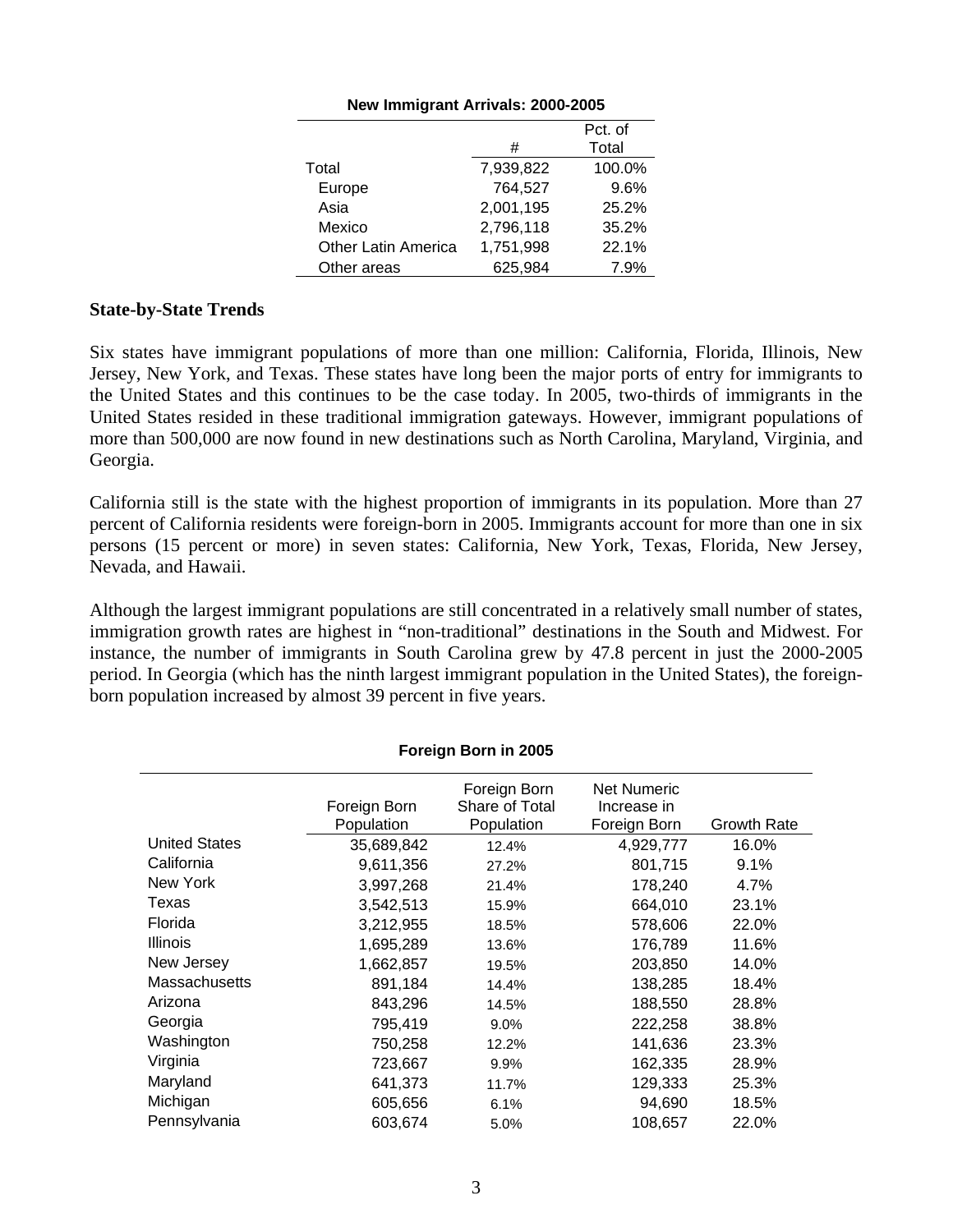| North Carolina    | 560,753 | 6.7%  | 135,507  | 31.9%   |
|-------------------|---------|-------|----------|---------|
| Colorado          | 460,294 | 10.1% | 93,044   | 25.3%   |
| Connecticut       | 423,254 | 12.5% | 62,132   | 17.2%   |
| Nevada            | 413,298 | 17.4% | 98,134   | 31.1%   |
| Ohio              | 387,216 | 3.5%  | 49,013   | 14.5%   |
| Oregon            | 344,575 | 9.7%  | 58,815   | 20.6%   |
| Minnesota         | 316,716 | 6.3%  | 64,998   | 25.8%   |
| Indiana           | 242,281 | 4.0%  | 55,834   | 29.9%   |
| Wisconsin         | 227,372 | 4.2%  | 40,641   | 21.8%   |
| <b>Tennessee</b>  | 223,118 | 3.8%  | 66,630   | 42.6%   |
| Hawaii            | 212,404 | 17.2% | 3,129    | 1.5%    |
| Missouri          | 193,735 | 3.4%  | 43,732   | 29.2%   |
| Utah              | 192,916 | 7.9%  | 36,850   | 23.6%   |
| South Carolina    | 170,750 | 4.2%  | 55,242   | 47.8%   |
| New Mexico        | 168,640 | 8.9%  | 21,190   | 14.4%   |
| Oklahoma          | 155,880 | 4.5%  | 29,558   | 23.4%   |
| Kansas            | 153,535 | 5.8%  | 19,065   | 14.2%   |
| Rhode Island      | 130,517 | 12.6% | 13,864   | 11.9%   |
| Louisiana         | 121,590 | 2.8%  | 5,226    | 4.5%    |
| Alabama           | 120,773 | 2.7%  | 33,806   | 38.9%   |
| lowa              | 103,143 | 3.6%  | 15,928   | 18.3%   |
| Arkansas          | 101,169 | 3.7%  | 29,235   | 40.6%   |
| Kentucky          | 98,798  | 2.4%  | 24,057   | 32.2%   |
| Nebraska          | 96,127  | 5.6%  | 24,539   | 34.3%   |
| Idaho             | 76,377  | 5.5%  | 13,854   | 22.2%   |
| New Hampshire     | 72,480  | 5.7%  | 22,473   | 44.9%   |
| Dist. of Columbia | 67,717  | 13.1% | $-4,715$ | $-6.5%$ |
| Delaware          | 62,867  | 7.7%  | 18,110   | 40.5%   |
| Mississippi       | 43,336  | 1.5%  | 6,663    | 18.2%   |
| Maine             | 38,727  | 3.0%  | 3,203    | 9.0%    |
| Alaska            | 34,368  | 5.4%  | $-2,196$ | $-6.0%$ |
| Vermont           | 21,843  | 3.6%  | $-24$    | $-0.1%$ |
| West Virginia     | 19,302  | 1.1%  | $-659$   | $-3.3%$ |
| South Dakota      | 17,269  | 2.3%  | 3,411    | 24.6%   |
| Montana           | 16,734  | 1.8%  | 647      | 4.0%    |
| North Dakota      | 11,968  | 2.0%  | 478      | 4.2%    |
| Wyoming           | 11,235  | 2.3%  | $-591$   | $-5.0%$ |

Much of the immigration occurring in states with the highest immigration growth rates is recent. About 38 percent of immigrants in Alabama, for example, have entered the United States since 2000. Similar percentages are found in South Carolina, Tennessee, and Kentucky. The presence of many newly arrived immigrants suggests a need for settlement policies such as English-language classes to facilitate the integration of immigrants into U.S. society and thereby maximize their contributions to the U.S. economy.

#### Foreign Born in 2005 Entered 2000 or later  $\overline{\%}$ Entered 2000 or later United States 35,689,842 7,939,822 22.2%

#### **Percent of Immigrants Who Arrived Since 2000**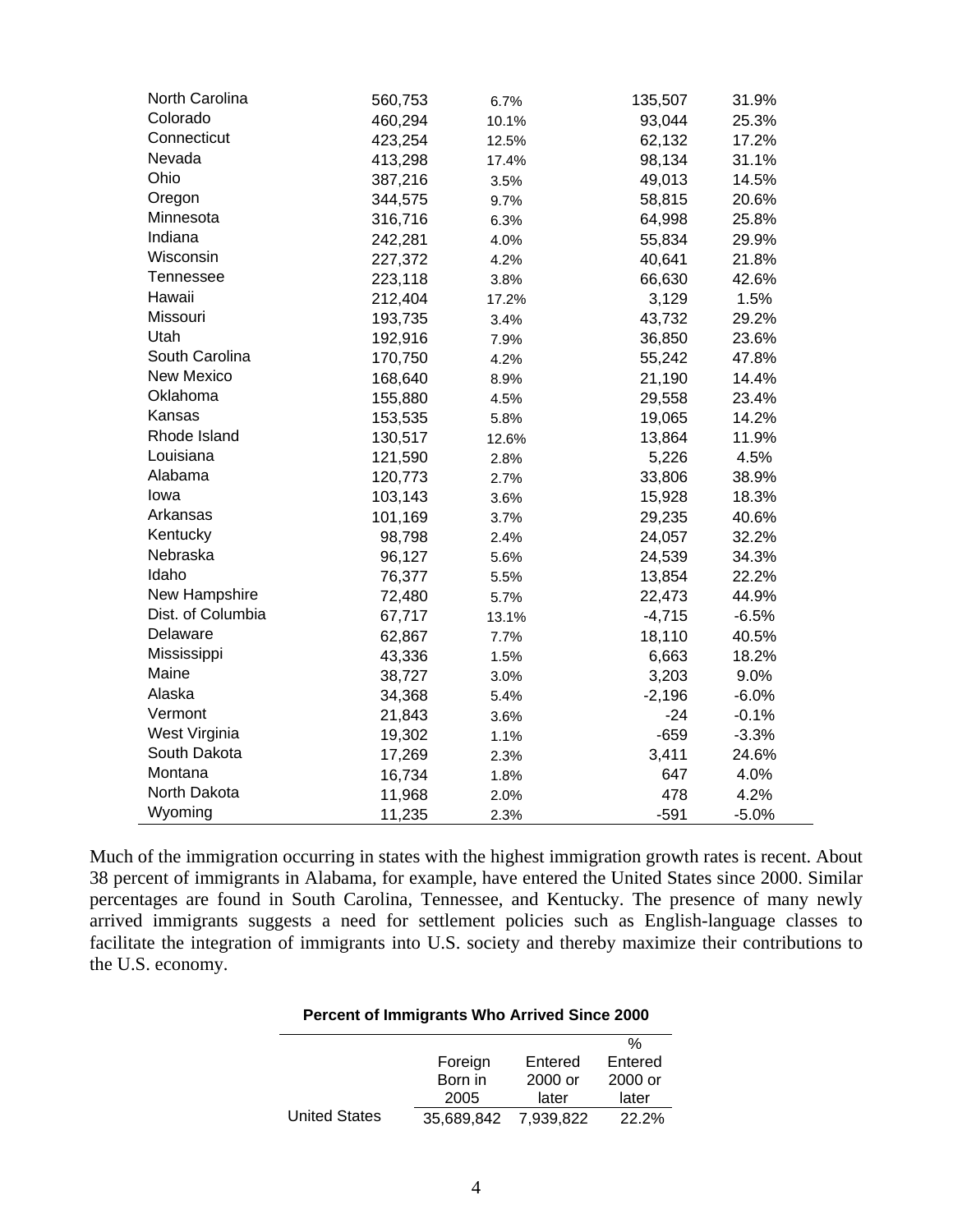| South Dakota      | 17,269    | 7,593     | 44.0% |
|-------------------|-----------|-----------|-------|
| South Carolina    | 170,750   | 69,820    | 40.9% |
| Alabama           | 120,773   | 46,028    | 38.1% |
| Tennessee         | 223,118   | 83,658    | 37.5% |
| Kentucky          | 98,798    | 34,925    | 35.3% |
| North Carolina    | 560,753   | 195,646   | 34.9% |
| Indiana           | 242,281   | 83,073    | 34.3% |
| Mississippi       | 43,336    | 14,488    | 33.4% |
| Delaware          | 62,867    | 20,138    | 32.0% |
| Georgia           | 795,419   | 253,520   | 31.9% |
| Arkansas          | 101,169   | 31,951    | 31.6% |
| Nebraska          | 96,127    | 29,958    | 31.2% |
| Missouri          | 193,735   | 59,910    | 30.9% |
| Kansas            | 153,535   | 45,495    | 29.6% |
| Maryland          | 641,373   | 182,884   | 28.5% |
| Oklahoma          | 155,880   | 44,272    | 28.4% |
| Arizona           | 843,296   | 239,142   | 28.4% |
| Utah              | 192,916   | 54,601    | 28.3% |
| Colorado          | 460,294   | 129,463   | 28.1% |
| lowa              | 103,143   | 28,884    | 28.0% |
| Minnesota         | 316,716   | 88,683    | 28.0% |
| North Dakota      | 11,968    | 3,343     | 27.9% |
| Idaho             | 76,377    | 21,106    | 27.6% |
| Ohio              | 387,216   | 106,703   | 27.6% |
| Oregon            | 344,575   | 92,249    | 26.8% |
| Wisconsin         | 227,372   | 60,776    | 26.7% |
| Michigan          | 605,656   | 161,326   | 26.6% |
| <b>New Mexico</b> | 168,640   | 44,486    | 26.4% |
| Washington        | 750,258   | 196,709   | 26.2% |
| New Hampshire     | 72,480    | 18,795    | 25.9% |
| Virginia          | 723,667   | 186,135   | 25.7% |
| Dist. of Columbia | 67,717    | 17,183    | 25.4% |
| Pennsylvania      | 603,674   | 152,663   | 25.3% |
| Massachusetts     | 891,184   | 213,634   | 24.0% |
| Texas             | 3,542,513 | 841,877   | 23.8% |
| Florida           | 3,212,955 | 727,936   | 22.7% |
| Nevada            | 413,298   | 92,932    | 22.5% |
| Connecticut       | 423,254   | 94,366    | 22.3% |
| New Jersey        | 1,662,857 | 350,023   | 21.0% |
| Illinois          | 1,695,289 | 349,135   | 20.6% |
| Rhode Island      | 130,517   | 26,471    | 20.3% |
| Louisiana         | 121,590   | 23,601    | 19.4% |
| Montana           | 16,734    | 3,219     | 19.2% |
| Vermont           | 21,843    | 4,166     | 19.1% |
| West Virginia     | 19,302    | 3,646     | 18.9% |
| Hawaii            | 212,404   | 37,747    | 17.8% |
| New York          | 3,997,268 | 692,794   | 17.3% |
| California        | 9,611,356 | 1,658,255 | 17.3% |
| Maine             | 38,727    | 6,662     | 17.2% |
| Alaska            | 34,368    | 5,869     | 17.1% |
| Wyoming           | 11,235    | 1,883     | 16.8% |
|                   |           |           |       |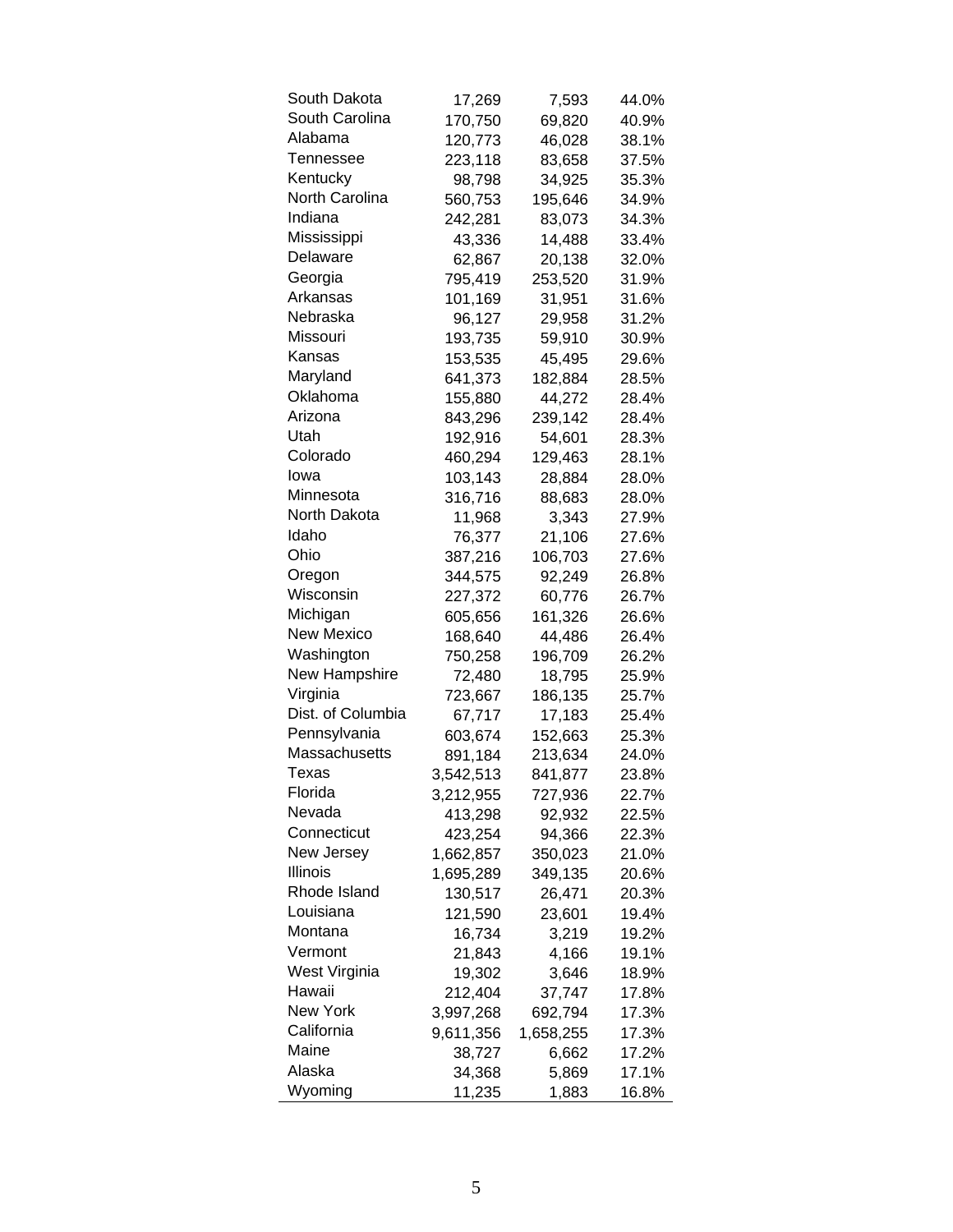In many Northeastern and Midwestern states which have aging populations and are experiencing outmigration and low fertility rates among natives, immigration plays an especially critical role in maintaining population size. Massachusetts is the most striking example. New immigration since 2000 actually exceeded overall population growth, suggesting that the state would have experienced a net population decline in the absence of immigration. Immigration also is a major factor in population stability in Pennsylvania, New York, New Jersey, Connecticut, and Rhode Island.

|                      | ∠ບບວ       |            |                      |
|----------------------|------------|------------|----------------------|
|                      |            | <b>Net</b> | Foreign Born         |
|                      |            | Foreign    | Change as            |
|                      |            | Born       | Percent of           |
|                      | Population | Population | Population           |
|                      | Change     | Change     | Change 2000-<br>2005 |
| <b>United States</b> | 2000-2005  | 2000-2005  |                      |
| Massachusetts        | 14,740,741 | 4,929,777  | 33.4%                |
| Pennsylvania         | 51,108     | 138,285    | 270.6%               |
| New York             | 136,970    | 108,657    | 79.3%                |
|                      | 259,978    | 178,240    | 68.6%                |
| New Jersey           | 299,588    | 203,850    | 68.0%                |
| Connecticut          | 94,914     | 62,132     | 65.5%                |
| Rhode Island         | 23,088     | 13,864     | 60.0%                |
| Michigan             | 179,853    | 94,690     | 52.6%                |
| Illinois             | 345,481    | 176,789    | 51.2%                |
| Nebraska             | 48,098     | 24,539     | 51.0%                |
| Ohio                 | 101,426    | 49,013     | 48.3%                |
| Maryland             | 295,788    | 129,333    | 43.7%                |
| lowa                 | 43,581     | 15,928     | 36.5%                |
| Washington           | 388,043    | 141,636    | 36.5%                |
| California           | 2,213,567  | 801,715    | 36.2%                |
| Virginia             | 483,832    | 162,335    | 33.6%                |
| Texas                | 1,983,512  | 664,010    | 33.5%                |
| Kansas               | 57,552     | 19,065     | 33.1%                |
| Florida              | 1,784,671  | 578,606    | 32.4%                |
| Oklahoma             | 96,046     | 29,558     | 30.8%                |
| New Hampshire        | 73,297     | 22,473     | 30.7%                |
| Alabama              | 110,545    | 33,806     | 30.6%                |
| Minnesota            | 213,748    | 64,998     | 30.4%                |
| Delaware             | 60,008     | 18,110     | 30.2%                |
| Indiana              | 190,172    | 55,834     | 29.4%                |
| Arkansas             | 103,083    | 29,235     | 28.4%                |
| Oregon               | 212,802    | 58,815     | 27.6%                |
| Georgia              | 868,924    | 222,258    | 25.6%                |
| Colorado             | 364,579    | 93,044     | 25.5%                |
| <b>Tennessee</b>     | 270,370    | 66,630     | 24.6%                |
| Nevada               | 414,660    | 98,134     | 23.7%                |
| South Carolina       | 235,454    | 55,242     | 23.5%                |
| Arizona              | 805,909    | 188,550    | 23.4%                |
| Wisconsin            | 174,593    | 40,641     | 23.3%                |
| Dist. of Columbia    | $-20,949$  | $-4,715$   | 22.5%                |
| Missouri             | 198,826    | 43,732     | 22.0%                |
| North Carolina       | 617,314    | 135,507    | 22.0%                |

#### **Immigration as a Percent of Overall Population Change: 2000- 2005**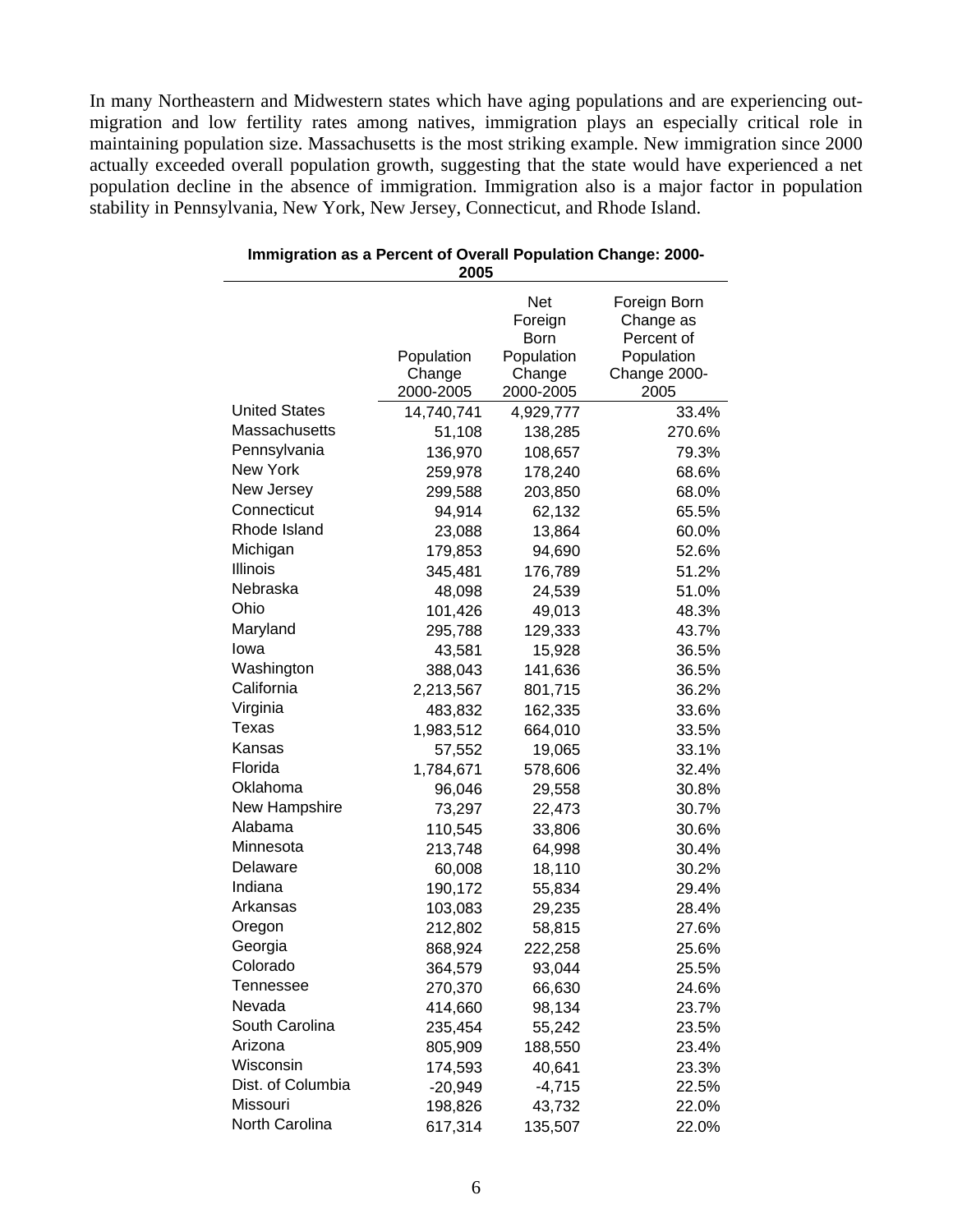| New Mexico    | 104,913  | 21,190   | 20.2%    |
|---------------|----------|----------|----------|
| Kentucky      | 132,765  | 24,057   | 18.1%    |
| South Dakota  | 20,655   | 3,411    | 16.5%    |
| Utah          | 237,028  | 36,850   | 15.5%    |
| Idaho         | 133,174  | 13,854   | 10.4%    |
| Louisiana     | 56,253   | 5,226    | 9.3%     |
| Mississippi   | 75,573   | 6,663    | 8.8%     |
| Maine         | 43,265   | 3,203    | 7.4%     |
| Hawaii        | 62,055   | 3,129    | 5.0%     |
| Montana       | 32,725   | 647      | 2.0%     |
| Vermont       | 14,719   | $-24$    | $-0.2%$  |
| Wyoming       | 15,483   | -591     | $-3.8\%$ |
| North Dakota  | $-9.061$ | 478      | $-5.3%$  |
| Alaska        | 34,828   | $-2,196$ | $-6.3%$  |
| West Virginia | 5.935    | $-659$   | $-11.1%$ |

Naturalized immigrants make up an increasing share of the potential electorate in states with large immigrant populations. Nowhere is this more evident than in California, which not only has a large immigrant population, but also was the site of large-scale naturalization drives in the 1990s. Today, naturalized immigrants comprise one in five voting-age adults in California. Naturalized immigrants are more than 10 percent of adults in New York, New Jersey, Hawaii, and Florida.

| <b>Naturalized Citizen Pct. of</b> |       |  |  |  |
|------------------------------------|-------|--|--|--|
| <b>Voting-Age Population</b>       |       |  |  |  |
| <b>United States</b>               | 7.3%  |  |  |  |
| California                         | 19.4% |  |  |  |
| New York                           | 15.9% |  |  |  |
| New Jersey                         | 14.1% |  |  |  |
| Hawaii                             | 13.4% |  |  |  |
| Florida                            | 12.0% |  |  |  |
| Nevada                             | 9.8%  |  |  |  |
| Massachusetts                      | 8.8%  |  |  |  |
| Illinois                           | 8.4%  |  |  |  |
| Connecticut                        | 8.3%  |  |  |  |
| Rhode Island                       | 8.1%  |  |  |  |
| Texas                              | 7.6%  |  |  |  |
| Maryland                           | 7.2%  |  |  |  |
| Washington                         | 6.9%  |  |  |  |
| Arizona                            | 6.7%  |  |  |  |
| Dist. of Columbia                  | 5.8%  |  |  |  |
| Virginia                           | 5.7%  |  |  |  |
| Alaska                             | 4.4%  |  |  |  |
| Colorado                           | 4.3%  |  |  |  |
| Oregon                             | 4.3%  |  |  |  |
| Delaware                           | 4.1%  |  |  |  |
| New Mexico                         | 4.0%  |  |  |  |
| Georgia                            | 3.9%  |  |  |  |
| Michigan                           | 3.7%  |  |  |  |
| New Hampshire                      | 3.5%  |  |  |  |
| Utah                               | 3.5%  |  |  |  |
| Pennsylvania                       | 3.1%  |  |  |  |
| Minnesota                          | 3.1%  |  |  |  |